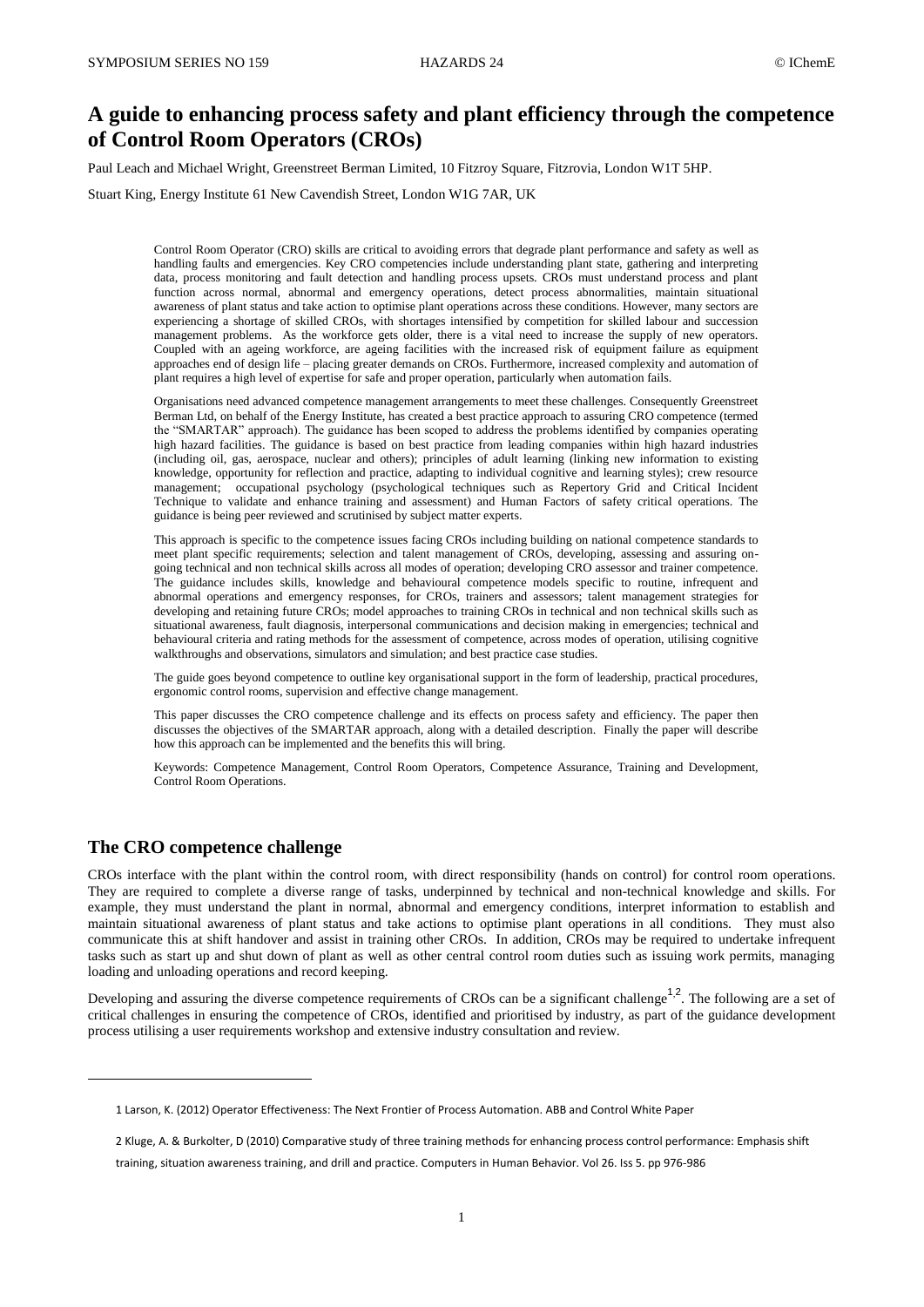#### **Using CRO standards**

The skill set required of a competent CRO is a combination of generic skills and knowledge about how to operate complex plant along with very specific plant and site knowledge and skills. The challenge for organisations is how to build on industry CRO standards and training, to develop site specific CRO competence requirements and effectively inform ongoing competence development and assessment beyond a one-off qualification.

### **Managing the talent of CROs**

As the workforce gets older, there is a need to effectively manage talent. Due to the diverse range of tasks and skills required to be a CRO it can take a long time to train a potential CRO to full competence, the challenge for an organisation is how to fill posts, in a timely manner, with competent qualified CROs. This process can be costly if the initial assessment of a candidate's potential to become a CRO is inadequate and subsequent ongoing training and development does not develop the right competencies and build the correct level of competence. The process also needs to ensure that potential CROs are not fast tracked too quickly and are instead provided with the time to develop experience and knowledge of plant operation and process.

Retention of qualified CROs can also be a significant and costly challenge, as talented CROs may be tempted to move to other organisations once they have developed a certain level of competence. Talent management therefore needs to continue after an individual has been recruited to the role of CRO.

#### **Training, assessment and assurance of CRO competence**

The challenge for any organisation is how to ensure CROs are continually trained and assessed in the right competencies, and can demonstrate these over time, especially developing and assuring competence for abnormal and emergency response situations, which often occur infrequently and can be difficult and expensive to effectively simulate. Workload demands and shift patterns of CROs mean that organisations must optimise training approaches utilising a range of methods (for example simulation and/or simulators) to provide realistic environments in which to train and assess competencies. This optimisation relies on the competence of the trainers and assessors. Organisations must ensure these trainers and assessors have the required technical and non-technical skills to provide effective and robust training and assessment.

#### **Supporting CRO competence and responding to change**

A number of factors can affect the performance of CROs, such as design and implementation of procedures, control room design, supervision and leadership. Moreover, it is important to note that CRO competence is just one risk control measure and a significant number of other risk controls, including the factors just described are needed to help prevent major accidents. It is critical therefore that organisations put in place relevant organisational systems that support CROs to apply their competence as well as manage knowledge that can be lost when CROs move roles. Organisations must also effectively manage change and understand the impact change can have on CRO competence requirements, and review such requirements, when change occurs.

Overcoming these challenges can bring significant benefits to organisations, including:

- Process safety and operational efficiency. Competent CROs have improved diagnostic accuracy and speed as well as process control operation<sup>3</sup>, which can lead to high reliability/integrity operations. Indeed 86% of process automation professionals indicated operators had a significant impact on quality, while 78% felt they had a significant impact on the economic performance of the plant<sup>4</sup>.
- Cost savings. Effective training can help reduce plant damage, increase plant availability and save on training costs, estimated at roughly \$4,500 per megawatt of generating capacity per year by the Electric Power Research Institute<sup>5</sup>.
- Compliance Improvements. Competent CROs have greater underpinning knowledge of procedures and process safety risks. CROs understand why procedures need to be followed and are more likely to support and comply with them.
- Increased participation in safety. Increased competence and understanding of process and risk means individuals start to take greater responsibility for safety and can demonstrate greater participation in safety initiatives and programmes.

This illustrates the increased need for guidance tailored to helping organisations overcome such challenges.

# **SMARTAR Competence Management of CROs**

The Energy Institute, in response to membership, identified the need for guidance to help organisations address specific challenges relating to ensuring the competence of control room operators as described above.

 $\overline{\phantom{a}}$ 

<sup>3</sup> Kluge, A., & Burkolter, D (2008) Training principles for process control tasks and innovative approaches to training.

<sup>4</sup> Larson, K. (2012) Operator Effectiveness: The Next Frontier of Process Automation. ABB and Control White Paper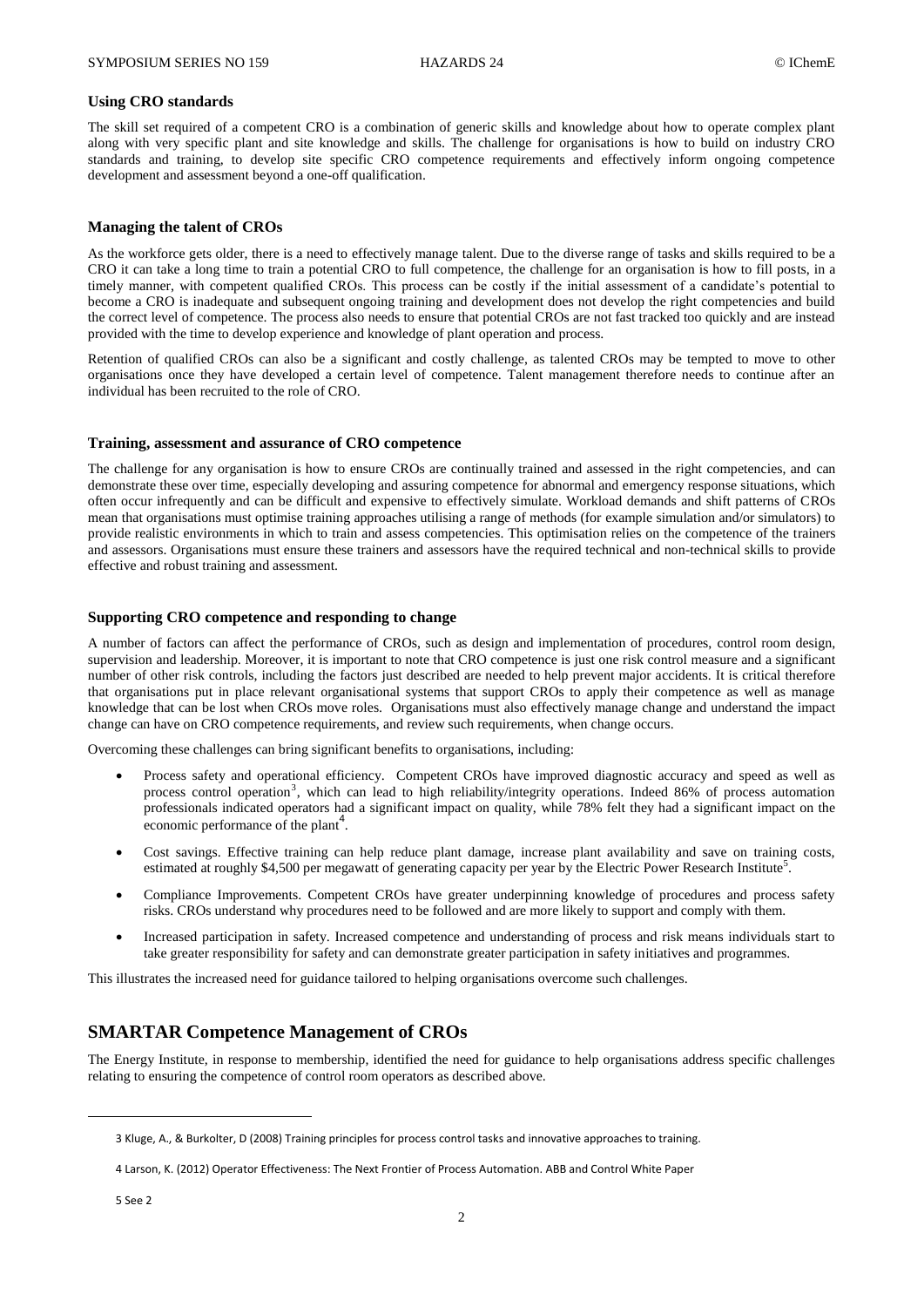To meet this need the SMARTAR model of CRO competence management was developed. SMARTAR builds on current models of competence management to provide a tailored approach to help organisations address the specific challenges faced ensuring CRO competence. The guide is built around the SMARTAR model, focused on optimising and assuring CRO competence for routine, infrequent, abnormal and emergency response tasks to support the effective control of major accident hazard.

SMARTAR is presented in Figure 1. A more detailed description of each element is provided as follows.

### **Standards**

This element is focused on how to make best use of and build upon CRO standards, regulations and standard industry wide training to inform plant specific CRO competence requirements and create effective ongoing CRO training and assessment programmes. Several 'building blocks', collated from research<sup>6,7</sup>, are presented in the guide, to help organisations build on CRO standards, regulations and off the shelf training to ensure that they effectively help to meet plant specific CRO competence requirements. These are:

- Building block 1: Describe CRO competence requirement to determine relevance and where additional elements or modules are needed to meet plant requirements. Specific consideration given to the task type (routine, infrequent, abnormal and emergency response), criticality, complexity and frequency of performance as well as the competencies required, e.g. generic or site specific, technical, non technical and the level of competence required/expected.
- Building block 2: Map plant specific CRO competence requirements onto the CRO standards, regulations and off the shelf training, and identify and develop additional modules to meet competence requirements. The development, review and validation of additional modules allow the organisation to build on standard, off the shelf training etc.
- Building block 3: Implementing standards, regulations and/or off the shelf training and any additional modules/elements, with detailed consideration of the approach to roll out across a plant or organisation; the ongoing training and assessment requirements based on the CRO competence description; communication requirements to support implementation and methods for reviewing the effectiveness of the CRO standards, regulations and off the shelf training.



Figure 1 SMARTAR Model

 $\overline{a}$ 

<sup>6</sup> OPITO International issue 1. (2010) Guidance for Effective Management of Competence and Training in Emergency Response in the Oil and Gas Industry

<sup>7</sup> Scottish Qualifications Authority (2007). Assessor's Guidelines for the SVQ in Processing Operations: Hydrocarbons at level 1, level 2 and level 3 and Processing Operations: Hydrocarbons (Control Room) at level 3. Publication code: DB1576/2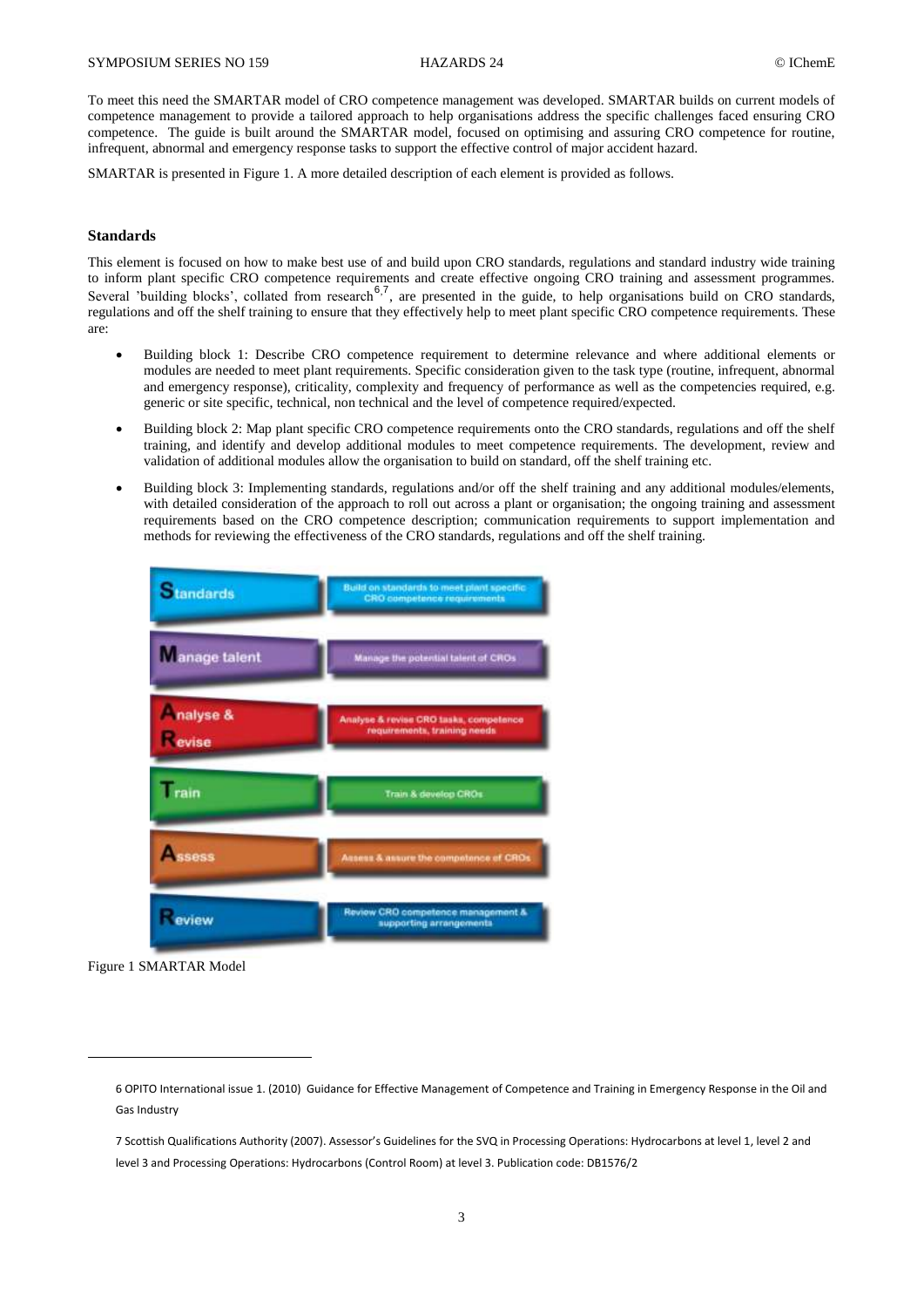### **Manage talent**

This element is focused on ensuring the competence of potential CROs, through initial assessment of potential, developing and assessing this potential over time and continuing the management of talent after an individual is selected for the role of CRO. This element is also focused on enhancing retention of qualified CROs. The FUTURE model, drawn from best practice in talent management<sup>8,9</sup>, has been created and presented in the guide to help organisations develop and implement a planned strategy for managing the talent of potential CROs. FUTURE provides six key areas:

- Formalise. Potential CROs will go through a number of critical development stages during the talent management process before they become qualified CROs. These should be formalised along with the competencies that need to be acquired to achieve each stage. This should include relevant qualifications required for each development stage, along with specific type and duration of experience required. A Talent Management Development Ladder has been developed and is presented within the guide to help organisations think about the different development stages their potential CROs may go through and the example competence types for each stage.
- Understand potential. Assessing potential to be a CRO is critical to successful talent management and should involve a range of different methods. The assessment of potential should focus on three critical competence types/attitudes: the critical cognitive abilities to maintain situational awareness of plant functioning; the critical non technical skills to be able to work effectively and safely within a control room environment and, the underpinning working style, values and beliefs that fit the culture of the organisation. The guide provides examples of assessment methods for each.
- $T$ rain potential CROs. To ensure effective development of CROs training should be mapped to the development stages. A range of initial training approaches should be used especially approaches like on-the-job training, shadowing, observations, scenario exercises and job rotation. This is because these approaches help maximise CRO exposure to plant and control room operations helping build CRO competence experience.
- Understand strengths and weaknesses. The talent management process should build a portfolio of evidence to demonstrate the extent to which potential CROs are progressing through the development stages as expected, acquiring and demonstrating the right competencies to the standard required. To build a portfolio ongoing assessments of competence should occur, matched to the development stages and specific competence types being developed, utilising multiple methods and structured around relevant technical and/or non technical markers.
- Remain focused. Ongoing competence assessments identify strengths and weaknesses of potential CROs to help inform the type and level of ongoing training and whether re-assessment or additional types of assessment are required. Proactively using assessment results to remain focused on competence needs of potential CROs can help to reduce the risk that assessments become a 'tick box' exercise.
- Evaluate. Final stage assessments are often a critical part of the talent management process. To be effective they should focus on the demonstration of core safety critical technical and non technical competencies required across routine, infrequent, abnormal and emergency response conditions. The final assessments should maximise work sample tests, as they allow both technical and non technical knowledge and skill to be assessed. The guide details example methods to use as well as how to develop a formalised retention plan for all individuals who pass the final assessments, detailing the types of activities and processes that will/are in place to help retain these CROs.

### **Analyse and Revise**

 $\overline{\phantom{a}}$ 

This element is focused on utilising psychological techniques to ensure the right technical, non technical competencies and training requirements are identified for CROs, across routine, infrequent, abnormal and emergency response conditions; and that these are matched and prioritised according to major hazard risk.

Best practice in task analysis and risk based job and training needs analysis<sup>10, 11</sup> suggests there are four key principles for successfully identifying and/or validating CRO competencies to ensure the right technical & non technical competencies and training requirements for CROs. The four principles, described in the guide are:

<sup>8</sup> Berger, L. & Berger, R. (2011) The Talent Management Handbook: Creating a Sustainable Competitive Advantage by Selecting, Developing,

and Promoting the Best People. McGraw-Hill Professional. ISBN-10: 007173905X

<sup>9</sup> Calo, T. (2008). Talent management in the era of the aging workforce. The critical role of knowledge transfer. Public Personnel Management. Vol 37. No. 4. Pp 403-416

<sup>10</sup> Energy Institute. (2011).Guidance on human factors safety critical task analysis. ISBN 978 0 85293 603 0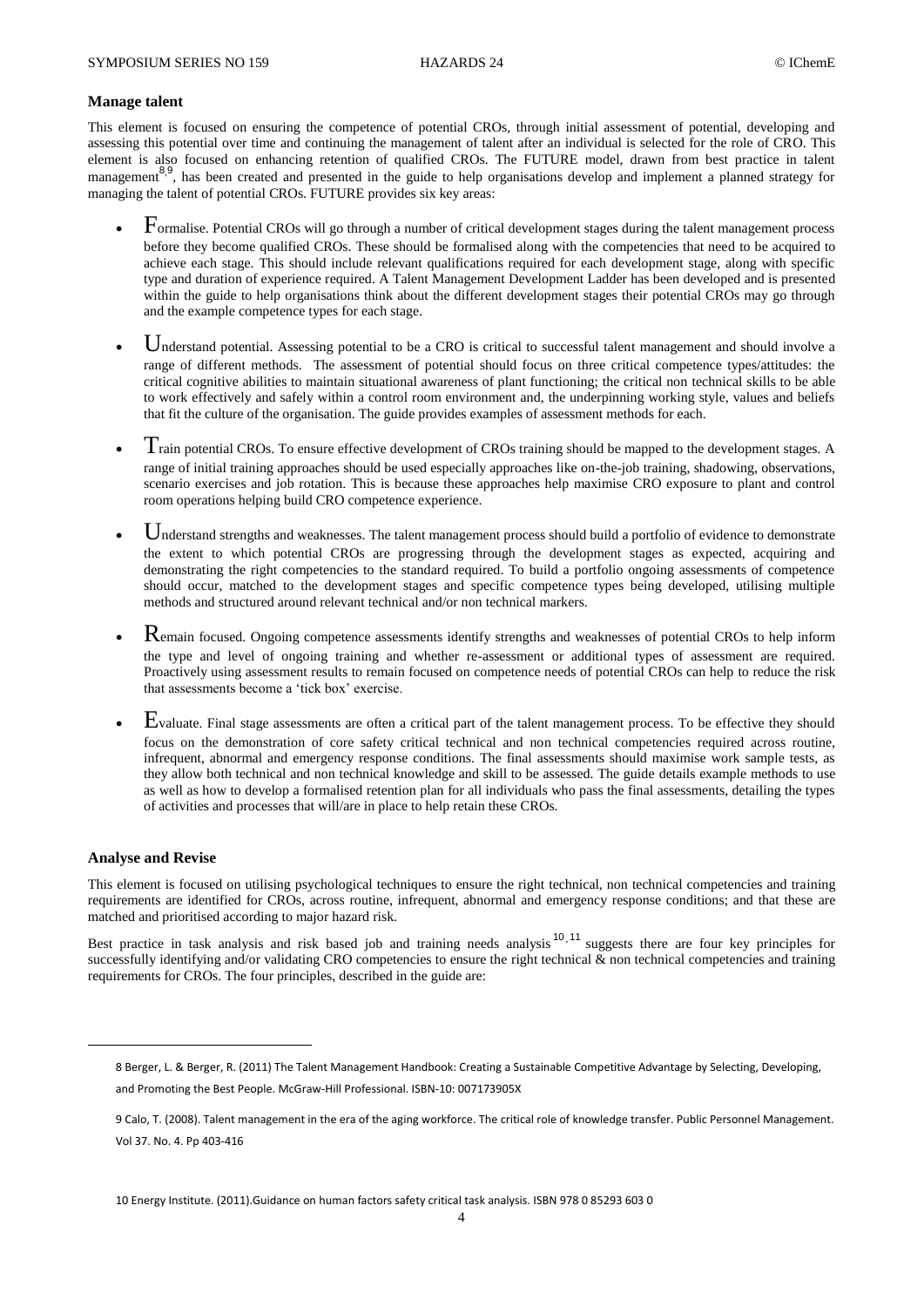- Tasks. Identification of safety critical CRO tasks for all relevant forms of control room activity, with consideration given to the process/operation type, for example batch vs. continuous operations, any relevant supervision/team leader duties that may be critical for the control of Major Accident Hazards; complexity of tasks and how often they are performed. This also includes validated this analysis, for example, comparing task analysis to the risk assessments described within the safety case to ensure all relevant major accident hazards and associated CRO tasks have been considered and identified.
- Competencies. Analyses of CRO safety critical tasks, using techniques such as Critical Incident Technique Task Steps and Repertory Grid Task Steps supported by information gathered from reviewing relevant procedures, observations and structured talk/walk-throughs and safe case review to identify all relevant technical and non technical skills and knowledge required to carry out the task described reliably and safely. These can then be prioritised and turned into technical and non technical markers to underpin initial and ongoing CRO competence assessments.
- Measurable statements. Development of these statements of performance describing what comprises 'competent' performance for each safety critical task, based on the CRO grade. These can then be used as learning objectives for any type of CRO training and standards of performance for initial and ongoing CRO competence assessments.
- Training needs. Identification of training needs, that is, the training required to develop the technical and non technical skills and knowledge CROs require to carry out their safety critical tasks reliably and safely to the standard described in the measurable statements of performance, with specific consideration of frequency of performance, task difficulty, criticality of the tasks, skills vs. knowledge.

All of this information can be represented in CRO task inventories for each operational condition to guide and track CRO training & assessment requirements.

#### **Train**

This element is focused on ensuring CROs are trained in the right competencies, across operation modes; and that training approaches are mapped to the criticality and competency type. Research<sup>12,13</sup> indicates that training and assessments are often more successful if they are structured around the psychological principles of adult learning. Key principles relevant for CRO training and assessment include:

- Motivation. CROs may resist learning that is imposed on them. Fostering responsibility for learning will help to motivate CROs and can improve the learning experience. Techniques such as graded learning programs, group and individual activities that require CROs to take the concepts, theories, and information and generate learning outputs for themselves, will help to create motivation.
- Experience. Experience is a source of an adult's identity. Knowledge and skills being presented and taught to CROs should be integrated within their own experiences so that this knowledge and skill complements or supplements their existing knowledge. Interactive group activities can provide the reflective learning opportunities and peer feedback to facilitate this process.
- Learn by doing. Adults learn by doing and prefer to take an active role in their learning. CRO training should always involve a high level of practice/application, both within a specific learning environment and the workplace. These activities should be set within a context that a CRO can relate to and focus on helping them tackle/solve problems that they commonly face. Activities should always be supported by feedback from the trainer/assessor and peers that is objective, specific, motivating and structured around relevant technical and non technical markers.
- Respect and trust. Adults will learn better if they are respected and they trust the trainer (i.e. confident that the trainer has the necessary skills, knowledge and experience). Effective facilitation, such as using open ended questions, encouraging CROs to express ideas, reasoning for thoughts and decisions and providing constructive feedback at every opportunity during CRO training can help to create trust and respect.

The guide describes these principles in detail, coupled with guidance on how to use them to structure CRO training.

11 Rail Safety and Standards Board. (2011). Risk based training needs analysis. Guide to the process and templates. Operations and Management: Review of GB driver training and development of leading practice models for the industry. Guide to the process and template

12 See 2

 $\overline{a}$ 

<sup>13</sup> Rail Safety and Standards Board. (2013). Good practice guide on competence development. Document No RS/100 issue 1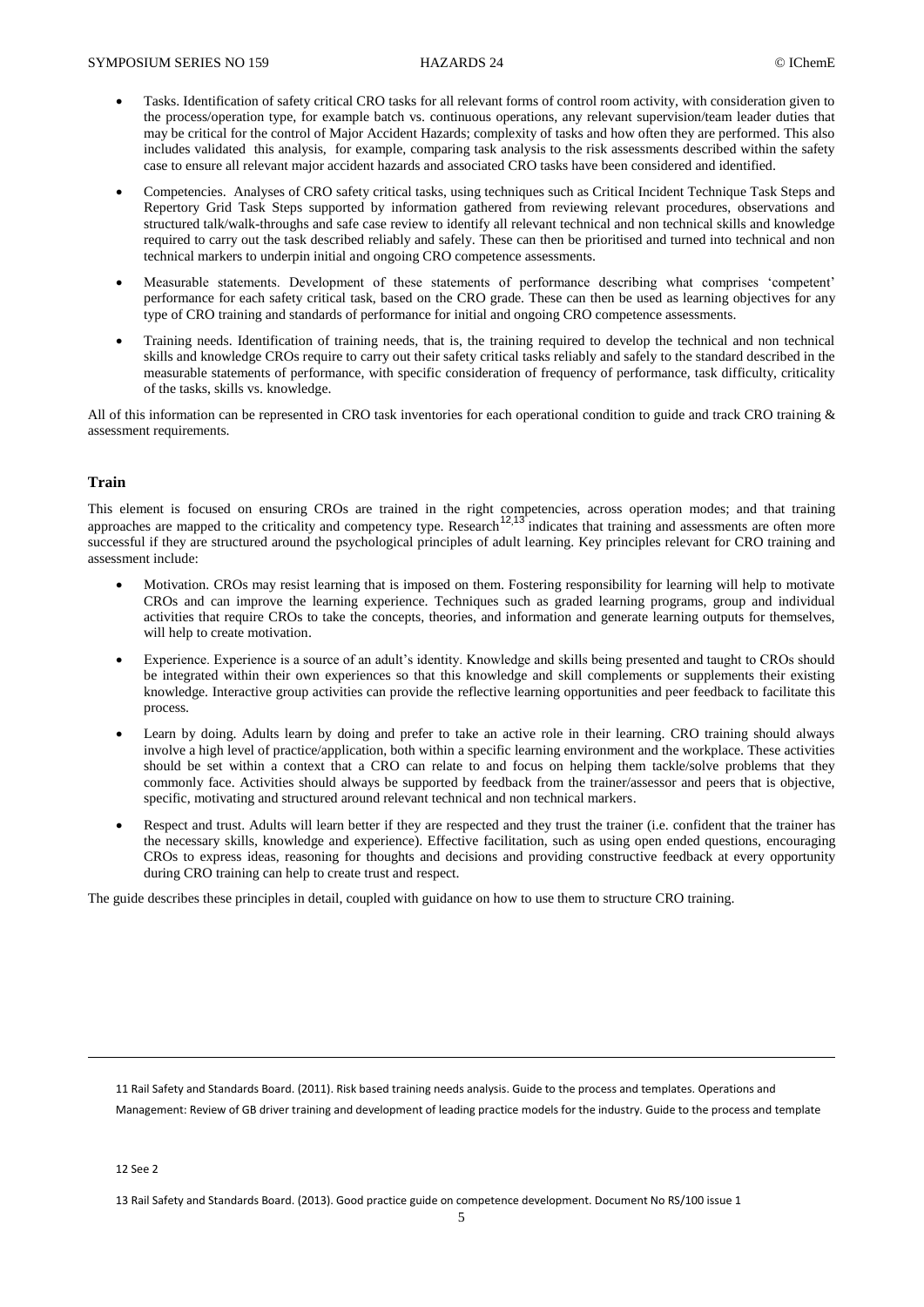#### **Assess**

This element is focused on ensuring CROs have acquired the right competencies and can demonstrate these on a continual basis, across operation modes. Research<sup>14,15,16</sup> indicates that to assure competence over time organisations must develop assessment methods that can be used for initial and on-going assessments that are not only matched to the mode of operation but also the type of competencies that are being assessed.

Advanced competence management aimed at supporting high reliability operations<sup>17</sup> looks to move beyond judgements of "competent" or "not competent", instead introducing further judgement categories such as 'expert' and 'proficient'. This helps to create a culture of learning and communicates to CROs that the organisation does not just want to see minimum levels of competence but wishes to help CROs strive for excellence. Moreover, to support high reliability operations the frequency and method of assessments should remain flexible to allow for changes in equipment, working practices etc, coupled with the development of assessment methods that can be administered at local sites or centrally at headquarters or main operating sites to help increase consistency of assessments across complex organisations.

The guide explores these concepts in more detail as well as presenting a set of best practice principles drawn from research across high hazard industries<sup>18,19</sup>.

#### **Review**

The first part of this element is focused on ensuring that competence arrangements deliver CROs with the right technical and non technical competencies. The review must be accurate, identify valid areas of improvement and ensure CRO competence management arrangements are focused on helping to control major accident hazards. Moreover, low rates of operational incidents and reports of good CRO performance does not mean that CRO competence management arrangements should not be reviewed<sup>20</sup>. Instead the frequency of review should be risk based and targeted with greater frequency to areas of concern; structured against clearly defined criteria, mapped to major accident hazards, utilising multiple sources of information including on the job performance, training and assessment results, lessons learnt from accidents, incidents, injuries, near misses, process upset conditions etc, within the organisation and from wider industry.

The guide sets out critical review elements, along with the type of evidence to review for each element. Guidance is also provided to help organisations communicate and act on review findings as well as assess the effectiveness of the review process.

The second part of this element is focused on how organisations can put in place the required supporting arrangements so that the CROs can demonstrate their competence and complete their tasks safely, reliably and efficiently. Evidence suggests a number of factors can affect the demonstration and retention of competence, which in turn can have significant impact on the control of major accident hazards and performance.<sup>21</sup> Critical support arrangements relevant for CROs include:

- Leaders to ensure that CRO competence management is an integral part of the organisation's safety management system and a critical element of safety culture.
- Supervision and management to ensure CROs understand their role, are mentored and coached and provided with opportunities for ongoing competence development.
- Procedures that are clear up-to-date and achievable with the content, level of detail and structure that is based on the task type, criticality, frequency and complexity of the task and knowledge & skills required.
- Control room design that helps control room operators form a clear and holistic mental picture of plant and processes and maintain a good understanding of plant/process status.

16 Greenstreet Berman Ltd. (2003) Competence assessment for the hazardous industries. Health and Safety Executive Research Report 086

17 See 11

 $\overline{\phantom{a}}$ 

18 Cogent & United Kingdom Petroleum Industry Association Limited. (2011). Guidelines for Competency Management Systems for Downstream and Petroleum Sites

19 Eurocontrol. (2005). Guidelines for Competence Assessment. European Air Traffic Management Programme. Edition 2

20 Rail Safety and Standards Board. (2013). Good practice guide on competence development. Document No RS/100 issue 1

21 Rail Safety and Standards Board (2012) Good practice guide: Competence retention. T717. A model for competence retention in rail industry (skill fade)

<sup>14</sup> Danielsen, B. & Stene, T. (2013). Control room operations and certification for space operations. In Safety, Reliability and Risk Analysis. Beyond the Horizon. Editors: Steenbergen, R., Van Gelder, P., Miraglia, S. & Vrouwenvelder, A CRC Press

<sup>15</sup> Manca, D., Nazir, S., & Colombo, S. (2012). Performance indicators for training assessment of control-room operators. Chemical Engineering Transactions. Vol 26. The Italian Association of Chemical Engineering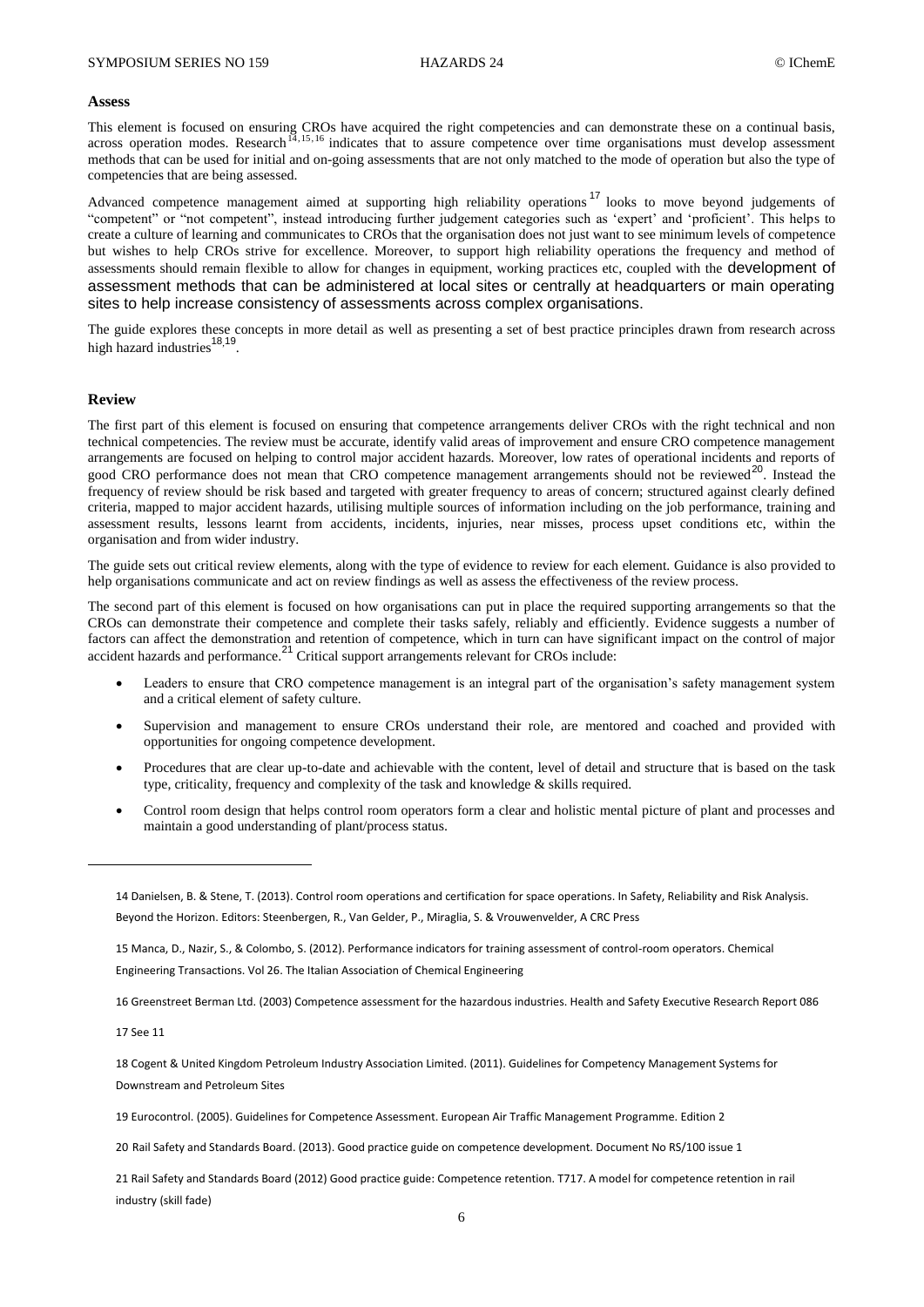Management of change process where any change that has the potential to affect the CRO tasks, their competence requirements and/or the processes in place to manage CRO competence triggers a review of the CRO competence management system.

Guidance is provided for each of these elements with a focus on helping organisations understand the impact of these arrangements and how they can be enhanced to support CRO performance and help control major accident hazards.

# **Assuring CRO competence for routine, infrequent, abnormal and emergency response tasks**

Findings from the user requirements workshop, consistent with evidence<sup>22,23</sup>, suggests that it can be a significant challenge for organisations to identify, develop and assure plant specific CRO competence across:

- Routine tasks those that are carried out by the CRO frequently, often on a day to day basis, under normal operating conditions, such as: operating control room under normal conditions, monitoring process and product flows, administration, issuing permits to work and communication with people inside and outside of the control room.
- Infrequent tasks those tasks that are carried out occasionally by the CRO and in some cases CROs may not have had the opportunity to carry out these tasks within a live operating environment. Examples might include: co-ordinating plant shut down and start up, isolation of critical equipment and components for testing, initiating shut and start ups of critical assets & equipment, monitoring critical systems during these types of activities, monitoring pressure flows and warnings during start up, shut down or isolation of equipment, monitoring interconnected systems, communication with personnel inside and outside the control room during completion of these types of activity.
- Abnormal tasks tasks carried out during conditions that are outside of normal/expected operating parameters. This could include: using SCADA displays to identify faults, using schematics to diagnose faults, initiation of relevant alarms, isolation of relevant components, computerised operation of values to manage product flow, communication to relevant managers, ongoing observation of process flows and/or system status.
- Emergency response tasks tasks carried out in any situation where there is a significant threat to life, environment, and/or plant/equipment. These might include identifying and diagnosing critical conditions, activating relevant alarms, reporting critical situation, initiating emergency procedures, including isolations, fail safes and shut down, coordinating between people and safety critical communications.

This is because these tasks differ in terms of: complexity; criticality; frequency of performance; technical and non technical competencies required; sources of information to identify and validate these competencies; types of training and assessment methods; opportunities for training and assessment; requirements for re-assessment, refresher training and depth of initial and on-going training and assessment. For example, for routine tasks there is significant opportunity for on the job training and observation, providing regular opportunities for assessment and on the job coaching. For abnormal condition tasks, as they occur less frequently and are unpredictable and potentially high risk, structured simulated environments, coupled with interactive scenario based learning and coaching are likely to be required, with an increased level of frequency and detail to assure competence.

To help organisations overcome this challenge and support the application of SMARTAR, the guide provides detailed examples of the technical competencies and non technical, cognitive and procedural competencies, CROs require to successfully undertake routine, infrequent, abnormal and emergency response tasks.

Example technical competencies include understanding of expected operating capacity, product pressure flows, temperatures, tolerance and limits during different modes of operations and major accident hazard being controlled by control room operations, Connectivity and dependency of relevant engineering systems & processes. Example non technical, cognitive and procedural competencies include interpretation and prioritisation of information, pattern recognition, dynamic situational awareness, risk based decision making and understanding of the major accident hazard controlled by operating procedures. Sources of information to help identify and validate these competencies and example training needs to help inform initial and on-going training and assessment across these modes of operation are also provided.

Moreover, for each mode of operation, example methods for developing, assessing and assuring these CRO competencies are provided, along with key advantages and disadvantages. The methods are underpinned by the psychological principles of adult learning and include interactive classroom training and toolbox talks using videos, pictures and case studies, dynamic simulator and scenario simulation training and assessment, just in time training and assessment, structured job rotation and on the job training, scenario and case study based knowledge and skill assessments.

Finally, example technical and non technical competencies for trainers and assessors are also provided, such as training and assessment, coaching and managerial skills along with methods for developing and assessing these competencies, such as scenario based train the trainer sessions, peer mentoring and observation, on the job coaching and assessment.

23 See 20

 $\overline{a}$ 

<sup>22</sup> Wright, M., Berman, J. & Turner, D. (2003). Competence assessment and major accident prevention. Institution of Chemical Engineers, Symposium Series No.149